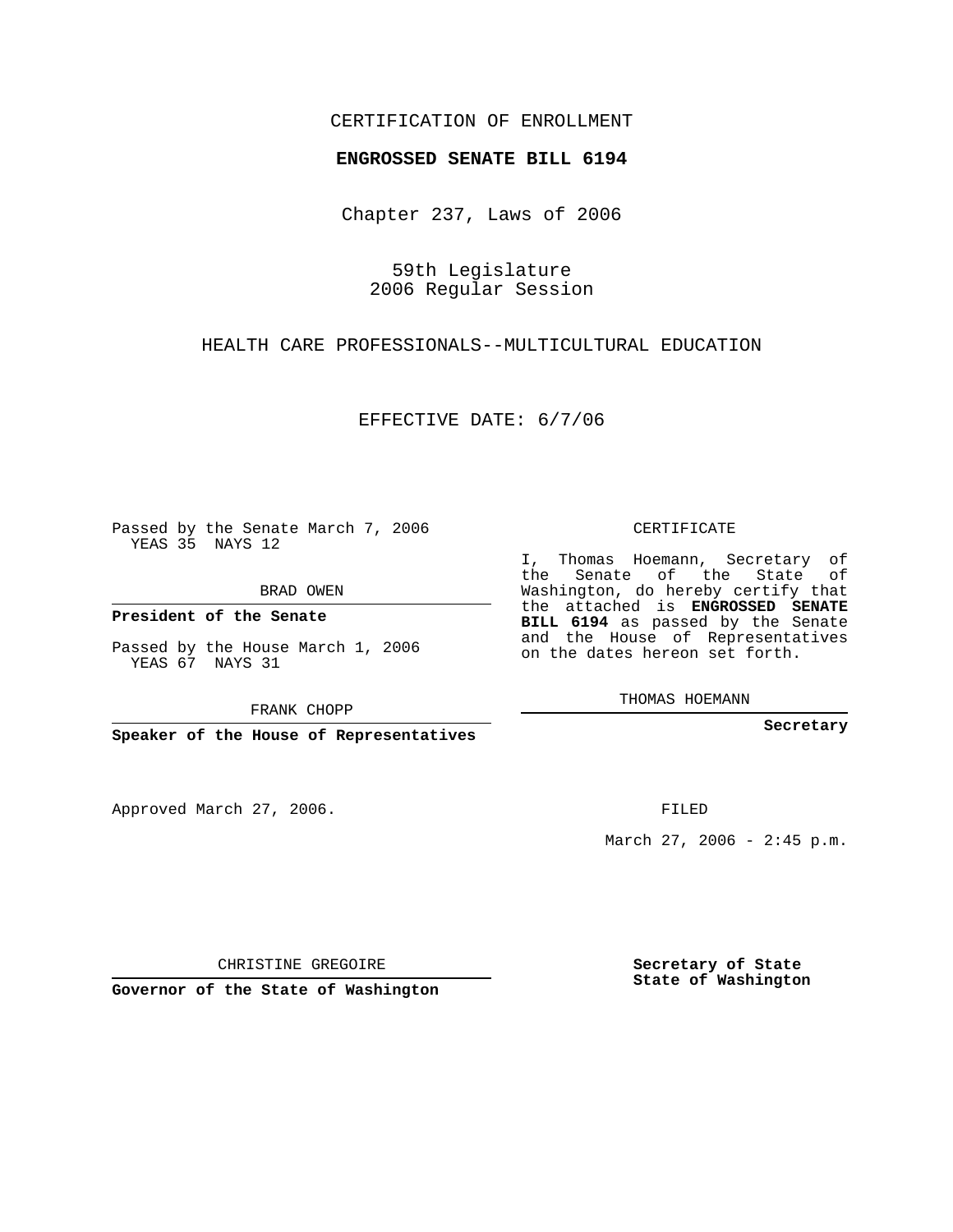# **ENGROSSED SENATE BILL 6194** \_\_\_\_\_\_\_\_\_\_\_\_\_\_\_\_\_\_\_\_\_\_\_\_\_\_\_\_\_\_\_\_\_\_\_\_\_\_\_\_\_\_\_\_\_

\_\_\_\_\_\_\_\_\_\_\_\_\_\_\_\_\_\_\_\_\_\_\_\_\_\_\_\_\_\_\_\_\_\_\_\_\_\_\_\_\_\_\_\_\_

### AS AMENDED BY THE HOUSE

Passed Legislature - 2006 Regular Session

### **State of Washington 59th Legislature 2006 Regular Session**

**By** Senators Franklin, Regala, Keiser, Eide, Prentice, Thibaudeau, Jacobsen, Fairley, McAuliffe, Fraser, Spanel, Kline, Kohl-Welles and Shin

Read first time 01/09/2006. Referred to Committee on Health & Long-Term Care.

 1 AN ACT Relating to multicultural education for health 2 professionals; adding a new section to chapter 43.70 RCW; and creating 3 a new section.

4 BE IT ENACTED BY THE LEGISLATURE OF THE STATE OF WASHINGTON:

 NEW SECTION. **Sec. 1.** The legislature finds that women and people of color experience significant disparities from the general population in education, employment, healthy living conditions, access to health care, and other social determinants of health. The legislature finds that it shall be a priority for the state to develop the knowledge, attitudes, and practice skills of health professionals and those working with diverse populations to achieve a greater understanding of the relationship between culture and health and gender and health.

13 NEW SECTION. **Sec. 2.** A new section is added to chapter 43.70 RCW 14 to read as follows:

15 (1) For the purposes of this section, "multicultural health" means 16 the provision of health care services with the knowledge and awareness 17 of the causes and effects of the determinants of health that lead to